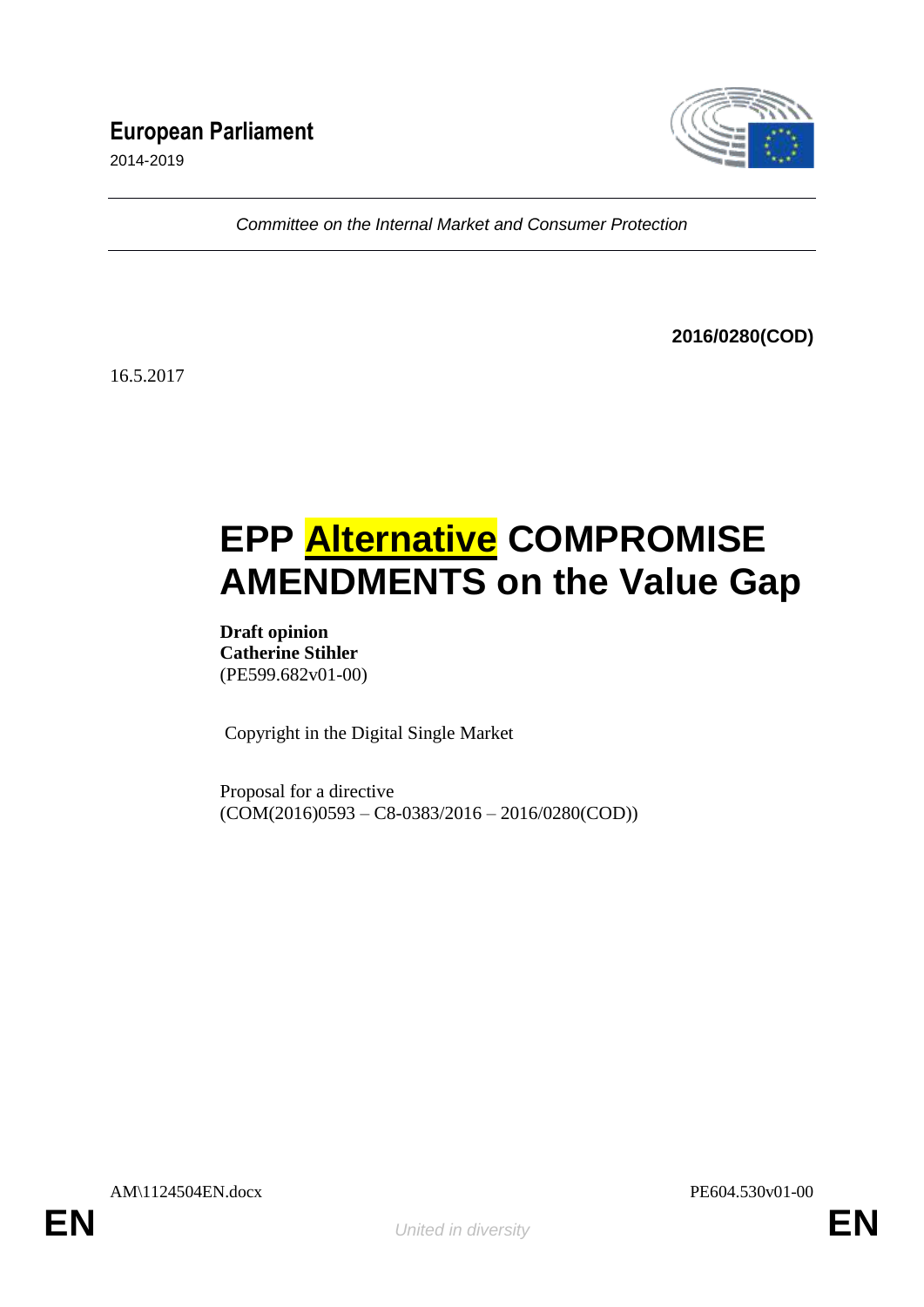#### **Proposal for a directive Recital 37**

*Text proposed by the Commission*

(37) *Over the last years, the functioning* of the *online content* marketplace *has gained in complexity.* Online services providing access to *copyright protected* content uploaded by their users without the involvement of *right holders* have flourished and have become *main* sources of access to content online*. This affects rightholders' possibilities to determine whether, and under which conditions, their work and other subject-matter are used as well as their possibilities to get an appropriate remuneration for it*.

#### *RAPPORTEUR CA 29 (replacing AMs: 23, 213, 214, 215, 216, 217)*

(37) *Evolution of digital technologies has led to the emergence of new business models and reinforced the role* of the *Internet as the main* marketplace *for the distribution of copyright – protected content. Over the years,* online services providing access to content uploaded by their users without the involvement of *rightholders* have flourished and have become *important* sources of access to content online*, allowing for diversity and ease of access to content but also generating challenges when copyright protected content is uploaded without prior authorisation from rightholders*.

#### *EPP Alternative Comp AM (covering AMs 218, 219, 221, 222)*

(37) Over the last years, the functioning of the online content marketplace has gained in complexity. Online services providing access to copyright protected content uploaded by their users without the involvement of right holders have flourished and have become main sources of access to content online. This affects rightholders' possibilities to determine whether, and under which conditions, their work and other subject-matter are used as well as their possibilities to get an appropriate remuneration for it. *Moreover, user uploaded content services attract users and derive economic value from providing access to protected works and other subject matter, often including its optimization of presentation, organisation and promotion. In doing so, they directly compete with licensed content providers for the same users and revenues. However, unlike licensed services, such user uploaded content services either do not pay or underpay the creators for the works on which they rely by wrongfully claiming safe harbour provisions of the Directive 2000/31/EC.*

Or. en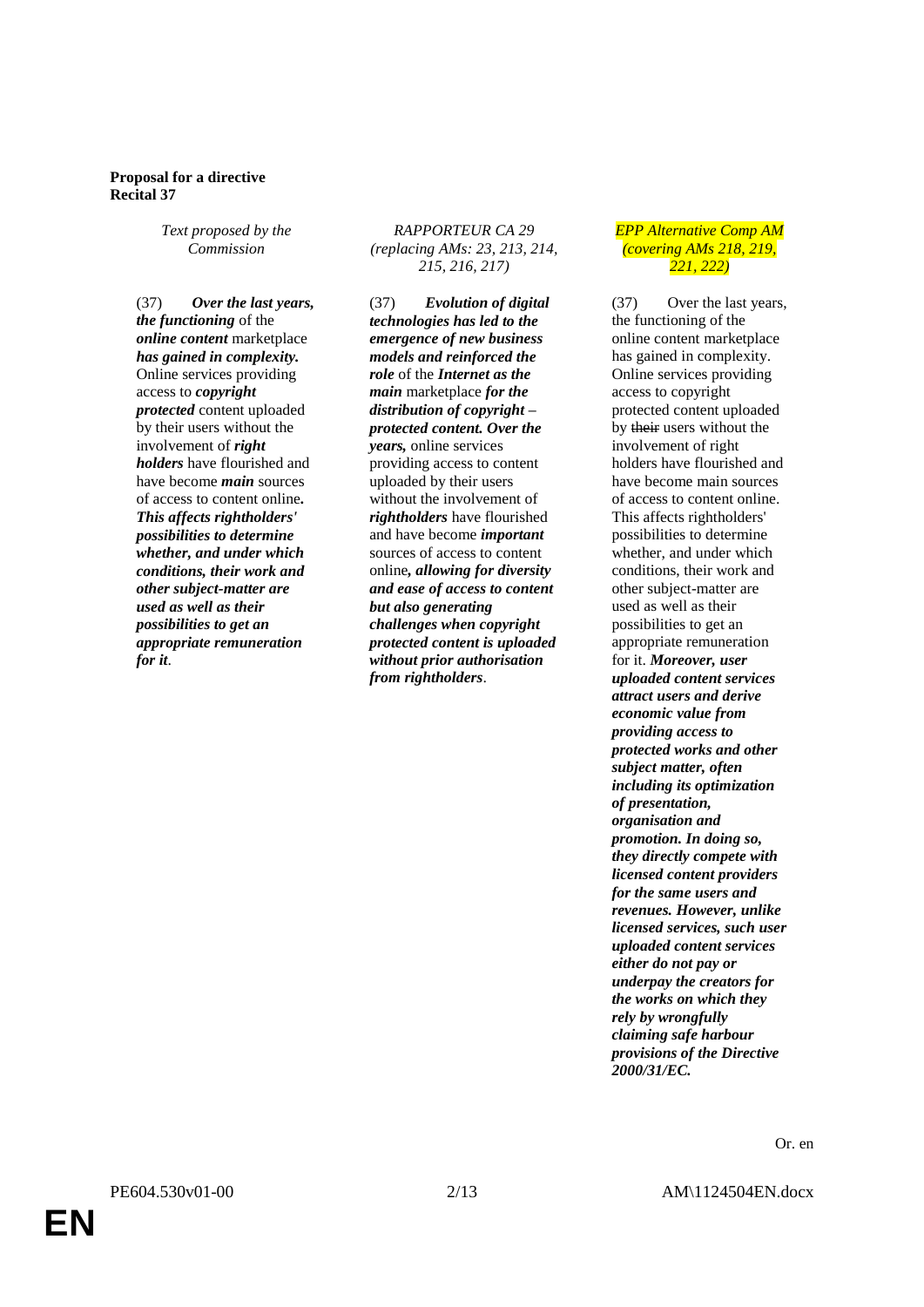#### **Proposal for a directive Recital 37 a (new)**

*Text proposed by the Commission*

#### *RAPPORTEUR CA 30 (replacing AMs: 220, 223, 224)*

No proposal *(37 a) Today more creative content is being consumed than ever before. That is facilitated by online platforms and aggregation services. They are a means of providing wider access to cultural and creative works and offer great opportunities for cultural and creative industries to develop new business models. At the same time, artists and authors have struggled to see comparable increases in revenues from this increase in consumption. One of the reasons for this could be the lack of clarity regarding the status of these online services under e-commerce law. Consideration is to be made of how this process can function with more legal certainty and respect for all affected parties including artists and usersand it is important to ensure transparency and a fair level playing field. The Commission should analyse whether the liability regimes set in the e-commerce Directive 17 years ago are still fit for purpose rather than introduce new provisions in this Directive. Without a proper assessment and review performed by the Commission, matters affecting the liability of information society service providers should not be introduced under the copyright framework.*

*EPP Alternative Comp AM (covering AMs 220, 224, 225, 226, 227)*

*(37 a) Today more creative content is being consumed than ever before. That is facilitated by online platforms and aggregation services. They are a means of providing wider access to cultural and creative works and offer opportunities for cultural and creative industries to develop new business models. At the same time, the creative sectors have not seen comparable increases in revenues from this increase in consumption. One of the main reasons is being referred to as a transfer of value that has emerged due to the lack of clarity regarding the status of these online services under copyright and e-commerce law. This transfer of value undermines the efficiency of the online market, distorts competition and drives down the overall value of cultural content online. It also limits consumer choice for new and innovative legitimate services in the European Digital Single Market and risks cultural and creative industries that create significant jobs and growth for EU economy as underlined by the European Parliament resolution of 13 December 2016 on a coherent EU policy for cultural and creative industries (2016/2072(INI)). It is therefore of utmost importance to ensure transparency, a fair level playing field, recognition of values and stimulation of innovation, creativity, investment and production of content.*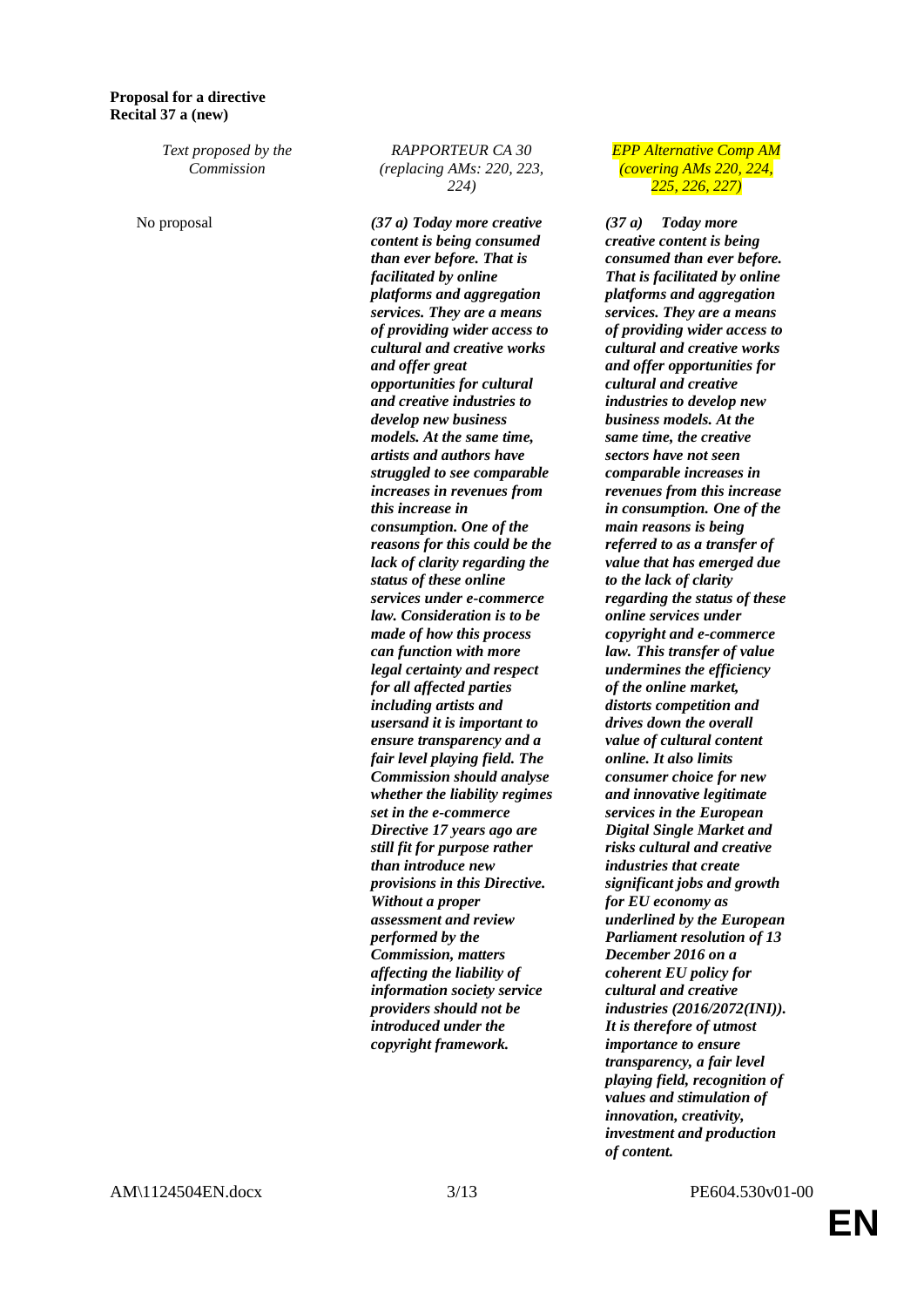# **Proposal for a directive Recital 38 – paragraph 1**

*Text proposed by the Commission*

Where information society service providers store and provide access to the public to copyright protected works or other subject-matter uploaded by their users, *thereby going beyond the mere provision of physical facilities and performing an act of communication to the public,* they are obliged to *conclude licensing agreements with rightholders, unless they are* eligible for the liability exemption provided in Article 14 of Directive 2000/31/EC of the European Parliament and of the *Council<sup>34</sup>* .

**EN**

*RAPPORTEUR CA 31 (replacing AMs: 24, 230, 231, 233, 235, 238, 239, 241, 242, 243, 244, 245)* 

Where information society service providers store and provide access to the public to copyright protected works or other subject-matter uploaded by their users, *Upon obtaining knowledge after receiving notification by the rightsholders that the work is used in an infringing manner and subject to copyright and related rights* they are obliged to *take that content down in order to be* eligible for the liability exemption provided in Article 14 of Directive 2000/31/EC of the European Parliament and of the *Council<sup>34</sup>. However, in many cases, it is in the interests of all parties involved that the content remains online. Therefore, the service providers should have the opportunity to conclude licensing agreements with rightholders, which should be fair and balanced and ensure fair and appropriate remuneration*. *To provide legal certainty for the users, the authorisation granted to these service providers shall cover the liability of their users for the copyrightrelevant acts. In order to ensure that notifications of works infringing copyright and related rights are valid, rightsholders should provide service providers with an accurate identification of both the protected works and the uploaded content deemed to be infringing, including its exact location. To prevent misuses or abuses of notifications, and protect freedom of information and expression and to allow users* 

#### *EPP Alternative Comp AM (covering AMs 234, 235, 236, 237,240,241, 242244, 245)*

Where **I**nformation society service providers *that* store and provide access to the public to copyright protected works or other subjectmatter uploaded by their users, thereby going *go* beyond the mere provision of physical facilities and perform an act of communication *and/or making available* to the public *initiated by users uploading such works or other subject matter*. Unless they are eligible for the liability exemption provided in Article 14 of Directive 2000/31/EC of the European Parliament and of the Council<sup>34</sup> *and at the request of rightholders*, *these service providers* are obliged to conclude *fair and equitable* licensing agreements with rightholders *for the communication to the public. If these service providers in addition store the works or other subject-matter uploaded by users the licensing agreements comprise also the reproduction rights. In order to provide legal certainty for the users, the authorisation granted to these service providers shall cover the liability of users for the relevant copyright acts, provided the latter are not acting on a professional basis*.

PE604.530v01-00 4/13 AM\1124504EN.docx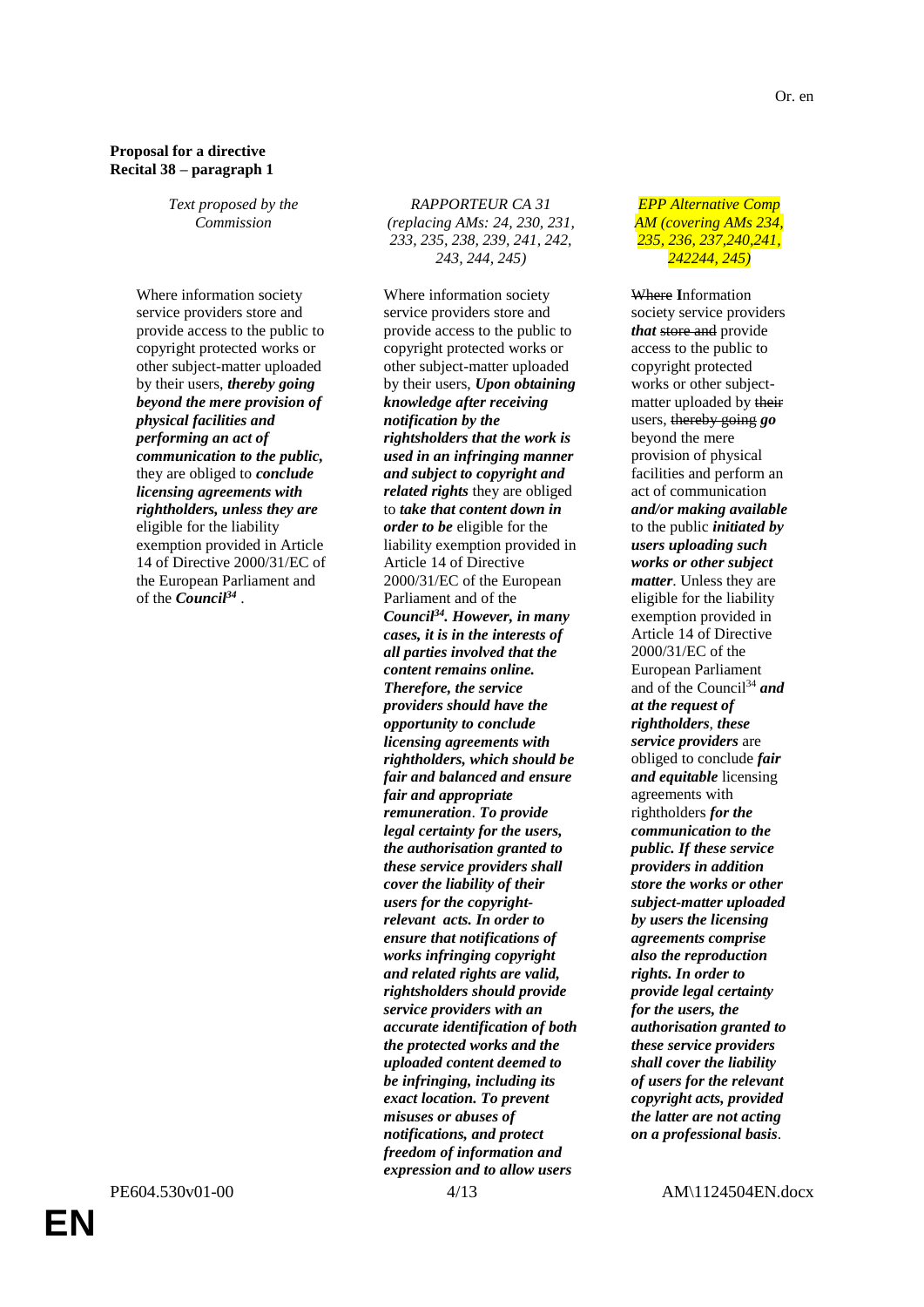*to exercise their right of use under the limitations and exceptions to copyright law that exist under national law in the country in which the use is made, users should have access to redress and complaint mechanisms as well as access to a court of other relevant authority. In order to protect fundamental rights and improve legal certainty for all concerned parties in light of the case law of the Court of Justice of the European Union, it is necessary that any agreements on measures between rightsholders and information society service providers do not impose a general monitoring obligation on information society service providers to monitor the information which they transmit or store, nor a general obligation to actively seek facts or circumstances indicating illegal activity.*

<sup>34</sup> Directive 2000/31/EC of the European Parliament and of the Council of 8 June 2000 on certain legal aspects of information society services, in particular electronic commerce, in the Internal Market (OJ L 178, 17.7.2000, p. 1–16).

\_\_\_\_\_\_\_\_\_\_\_\_\_\_\_\_\_\_ \_\_\_\_\_\_\_\_\_\_\_\_\_\_\_\_\_\_

<sup>34</sup> Directive 2000/31/EC of the European Parliament and of the Council of 8 June 2000 on certain legal aspects of information society services, in particular electronic commerce, in the Internal Market (OJ L 178, 17.7.2000, p. 1–16).

Or. en

#### **Proposal for a directive Recital 38 – paragraph 2**

| Text proposed by the<br>Commission                                                                                                                                                                                            | <b>RAPPORTEUR</b><br>CA 32 (replacing<br>AMs: 25, 246, 247,<br>248, 249, 250) | <b>EPP Alternative Comp AM (covering</b><br>AMs 251, 252, 253, 255)                                                                                                                                                                                                                                   |
|-------------------------------------------------------------------------------------------------------------------------------------------------------------------------------------------------------------------------------|-------------------------------------------------------------------------------|-------------------------------------------------------------------------------------------------------------------------------------------------------------------------------------------------------------------------------------------------------------------------------------------------------|
| In respect of Article 14, it is<br>necessary to verify whether<br>the service provider plays an<br>active role, including by<br><i>optimising the presentation</i><br>of the uploaded works or<br>subject-matter or promoting | <b>Deleted</b>                                                                | In respect of <i>the application of</i> Article<br>14 of the Directive $2000/31/EC$ , it is<br>necessary to verify whether the role<br><i>played by the service provider plays</i><br>an is of an active nature. An active<br>role, including by optimising<br>includes, inter alia, optimisation for |
| AM\1124504EN.docx                                                                                                                                                                                                             | 5/13                                                                          | PE604.530v01-00                                                                                                                                                                                                                                                                                       |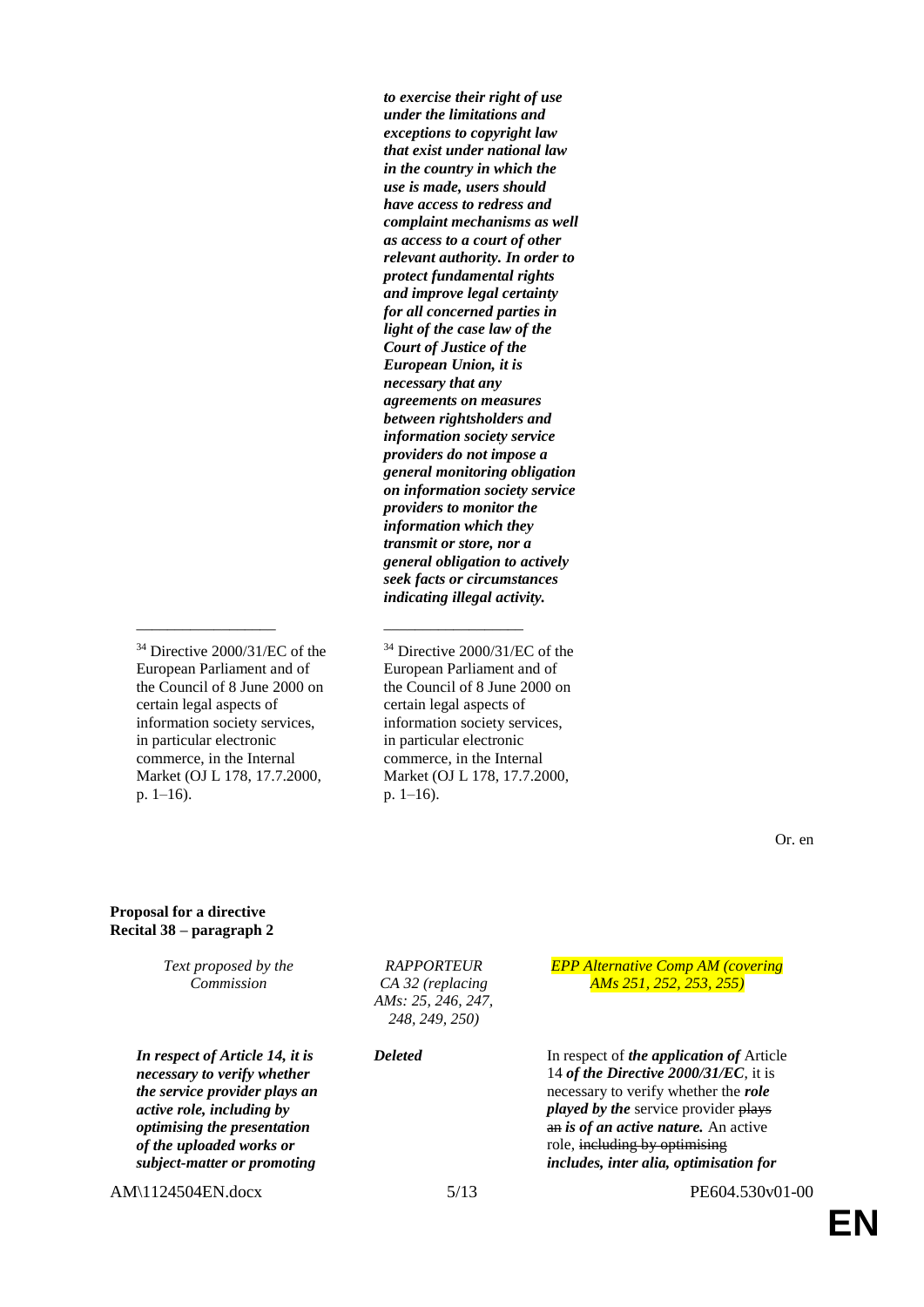*them, irrespective of the nature of the means used therefor.*

*the purpose of* the presentation *by the service* of the uploaded works or subject-matter or promoting them *their promotion by the service*, irrespective of the nature of the means used therefor. *The service providers that play such an active role are ineligible for the liability exemption of such Article 14.*

Or. en

# **Proposal for a directive Recital 38 – paragraph 3**

*Text proposed by the Commission*

*In order to ensure the functioning of any licensing agreement,* information society service providers *storing and providing access to the public to large amounts of copyright protected works or other subject-matter uploaded by their users* should take appropriate and proportionate measures to ensure protection of works or other subject-matter, such as implementing effective technologies. This obligation *should also* apply when the *information society service providers are eligible for the liability exemption provided in Article 14 of Directive 2000/31/EC*.

*RAPPORTEUR CA 33 (replacing AMs: 26, 257, 259, 260, 263, 264)* 

*Where* information society service providers *act in an active manner in such a way that they have control or knowledge of the content uploaded, they should endeavour to conclude licensing agreements with rightholders, they* should take appropriate and proportionate measures to *their profit and size to* ensure protection of works or other subject-matter, such as implementing *notice and takedown mechanisms or other means, consistent with industry best practices*. This obligation *shall not* apply when the *service provider does not have actual knowledge of the infringing nature of the use of the works or is not aware of facts or circumstances from which the illegality is apparent; or where the provider, upon obtaining such knowledge or awareness, acts expeditiously to remove or to disable access to the information*.

*EPP Alternative Comp AM (covering AMs 261, 262)*

In order to ensure the functioning of any licensing agreement, information society service providers storing and providing access to the public to large *significant* amounts of copyright protected works or other subject-matter uploaded by their users should take appropriate and proportionate measures to ensure protection of works or other subject-matter, such as implementing effective technologies. This obligation should also apply when the information society service providers are eligible for the liability exemption provided in Article 14 of Directive 2000/31/EC.

Or. en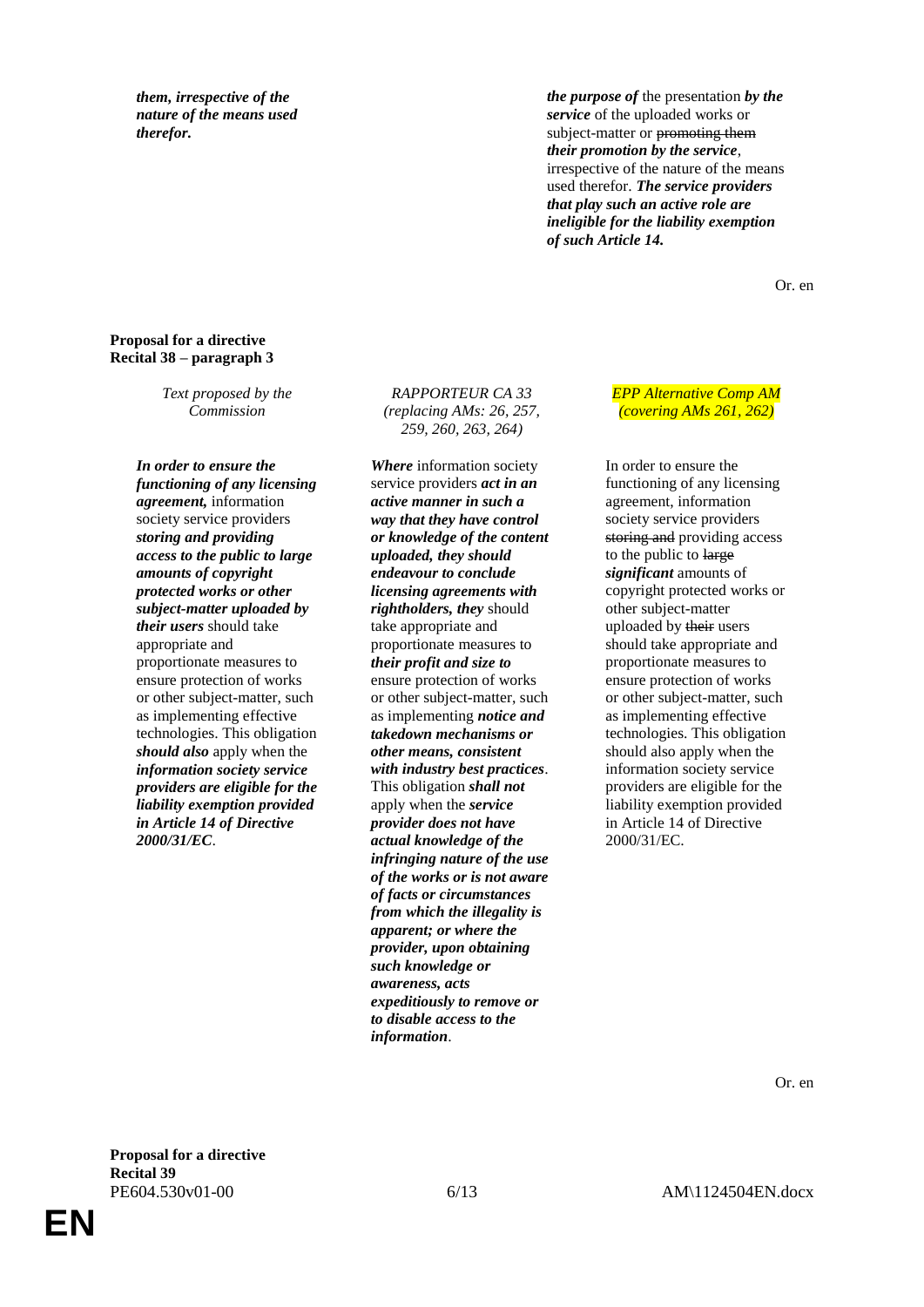*Text proposed by the Commission*

(39) Collaboration between information society service providers *storing and providing access to the public to large* amounts of copyright protected works *or other subject-matter uploaded by their users and rightholders is essential for the functioning of technologies, such as content recognition technologies. In such cases, rightholders should provide the necessary data to allow the services to identify their content and the services should be transparent towards rightholders with regard to the deployed technologies, to allow the assessment of their appropriateness. The services should in particular provide rightholders with information on the type of technologies used, the way they are operated and* their *success rate for the recognition of rightholders' content. Those technologies should also allow rightholders to get information from the information society service providers on the use of their content covered by an agreement*.

## *RAPPORTEUR CA 34 (replacing AMs: 27, 272, 273, 275, 276, 278)*

(39) Collaboration between information society service providers *actively involved in the making available of significant* amounts of copyright protected works *and rightsholders engaged in voluntary agreements is essential to facilitate the accurate identification of infringing works online. Appropriate safeguards should however be put in place where they agree on the introduction of voluntary measures to ensure that these do not infringe the fundamental rights of users, namely their right to protection of their personal data and their freedom to receive or impart information, in accordance with Articles 8 and 11 of the Charter of Fundamental Rights of the European Union, in particular* their *rights to the use of works made in accordance with an exception or limitation to copyright. These measures should not require the identification of uploaders, thus not posing any risk for privacy of individual end users. Methods tackling infringing content, such as notice and take down, should be available to be used as they can be effective in addressing infringing content*. *In such cases, rightholders should provide the necessary data to allow the services to identify their content and the services should be transparent towards all affected parties with regard to the deployed measures, to allow the assessment of their appropriateness.*

#### *EPP Alternative Comp AM (covering AMs 276, 277)*

(39) Collaboration between information society service providers storing and providing access to the public to large *significant* amounts of copyright protected works or other subject-matter uploaded by their users and rightholders is essential for the functioning of technologies, such as content recognition technologies. In such cases, rightholders should provide the necessary data to allow the services to identify their content and the services should be transparent towards rightholders with regard to the deployed technologies, to allow the assessment of their appropriateness. The services should in particular provide rightholders with information on the type of technologies used, the way they are operated and their success rate for the recognition of rightholders' content. Those technologies should also allow rightholders to get information from the information society service providers on the use of their content covered by an agreement. *For start-ups<sup>1</sup> the use of such technologies would probably constitute an insurmountable financial obstacle, for which reason start-ups should be exempted from the obligation to employ such technologies.*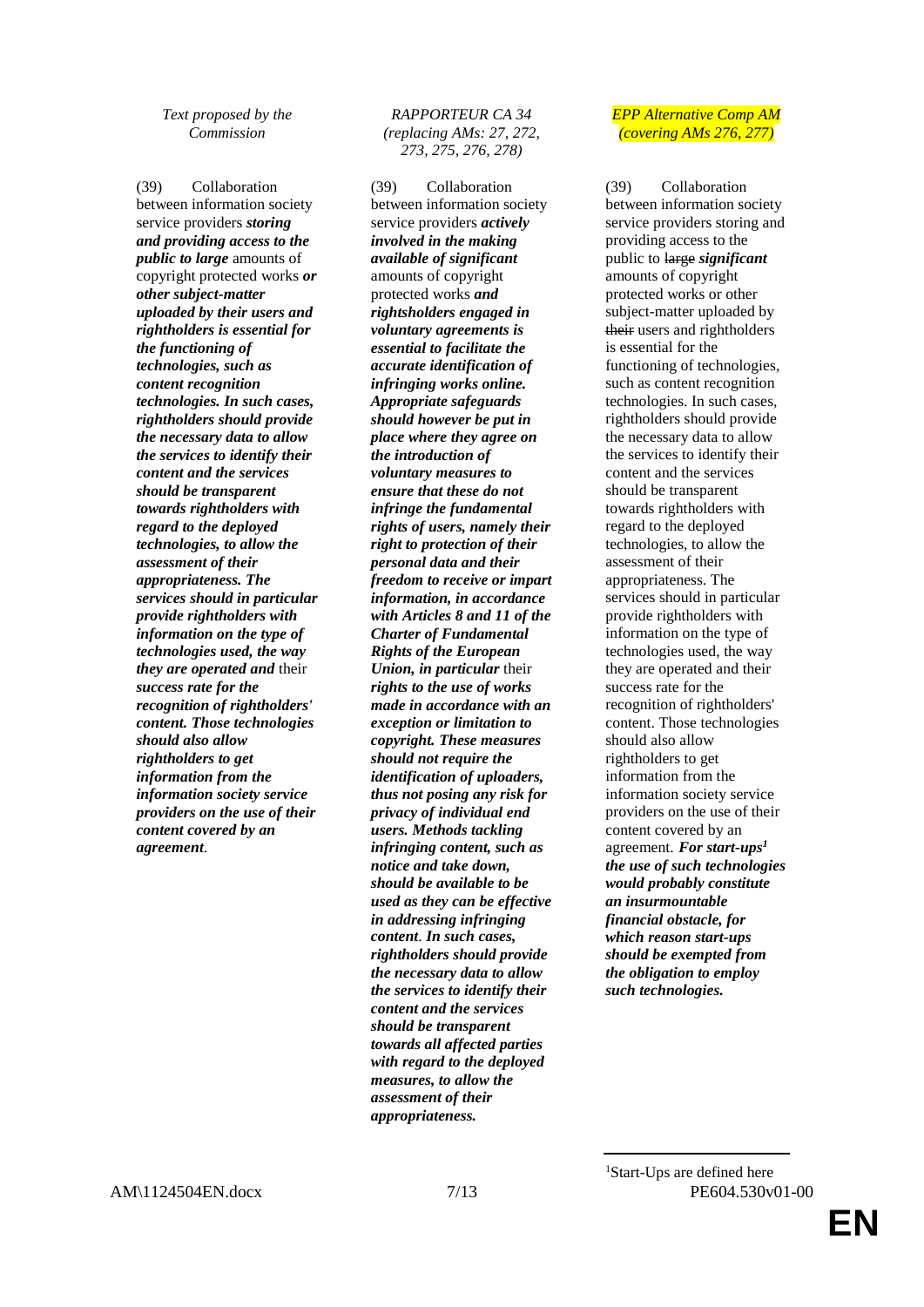as micro-enterprises and small enterprises in accordance with the Commission recommendation concerning the definition of microenterprises and small and medium-sized enterprises and in existence for less than five years.

Or. en

#### **Proposal for a directive Recital 39 a (new)**

*Text proposed by the Commission*

*RAPPORTEUR CA EPP Alternative Comp AM (covering AMs 279, 280, 282)*

No proposal **No proposal** *(39 a new) The use of C technical measures is essential for the functioning of online licensing and rights management purposes. Such technical measures therefore do not require the identity of uploaders and hence do not pose any risk for privacy of individual end users. Furthermore, those technical measures involve a highly targeted technical cooperation of rightholders and information society service providers based on the data provided by rightholders, and therefore do not lead to general obligation to monitor and find facts about the content. The provision of Article 13 therefore is fully compatible with Article 15 of Directive 2000/31/EC and the European Charter of Fundamental Rights.*

PE604.530v01-00 8/13 AM\1124504EN.docx *(39 b mew) In view of the requirements imposed by this directive regarding contracts and cooperation between information society service providers and rightholders, it is necessary to provide for an intermediate procedure which will permit the parties to seek an amicable solution to any dispute concerning*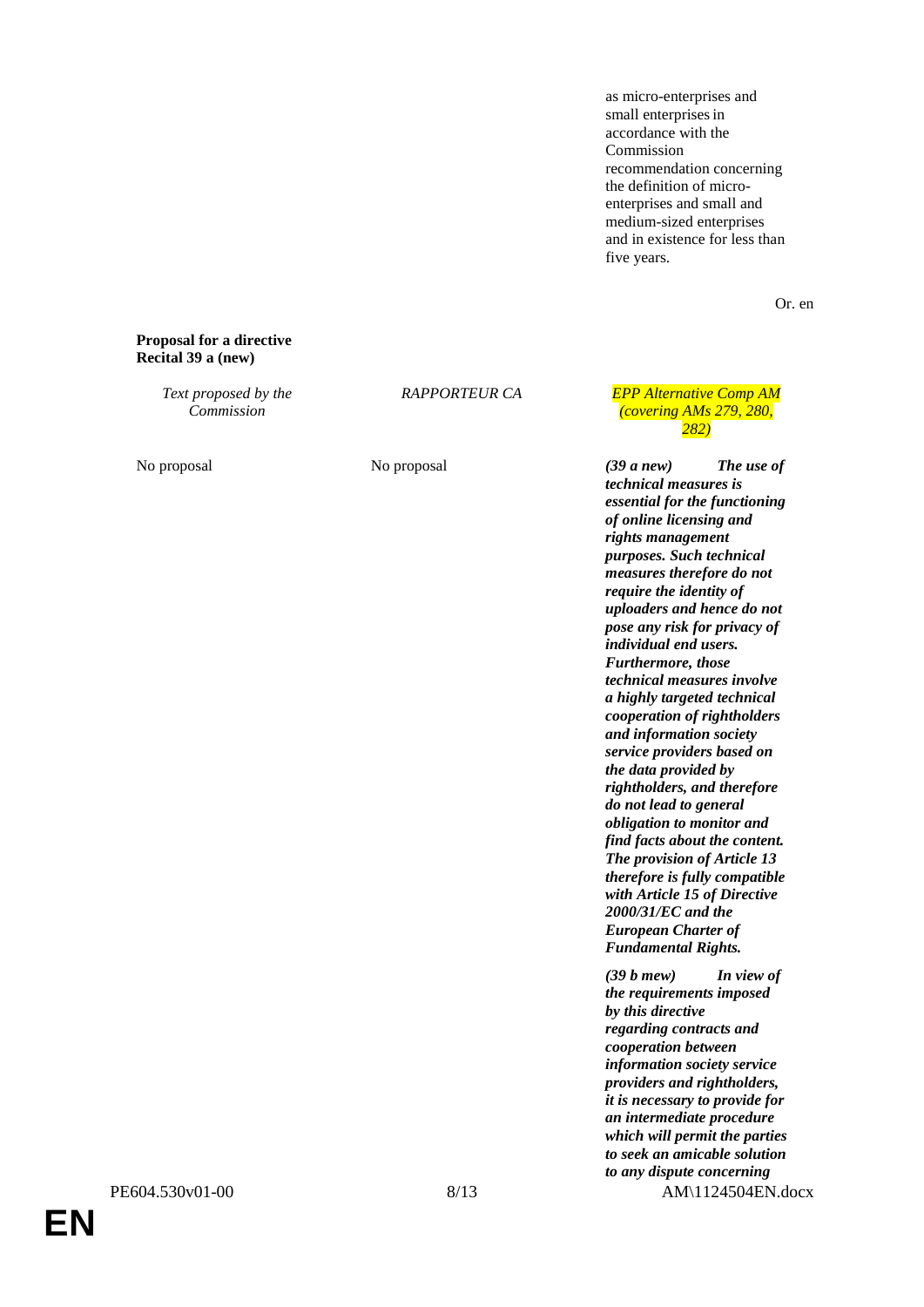*the relevant provisions of this directive. Member States should support such a mechanism by designating an impartial body with relevant experience and competence to assist the parties in the resolution of their dispute.*

Or. en

# **Proposal for a directive Article 13 – paragraph 1**

*Text proposed by the Commission*

Certain uses of protected content by online services

Use of protected content *by* information society service providers *storing and giving access to large amounts of works and other subjectmatter uploaded by their users*

1. Information society service providers that *store and provide to the public access to large amounts of* works or other subjectmatter uploaded by their users shall*,* in cooperation with rightholders, take measures to ensure the functioning of agreements *concluded with rightholders* for the *use of their works or other subject-matter or to prevent the availability on their services of works or other subject-matter identified by rightholders through the cooperation with the* service *providers. Those measures, such as the use of effective content recognition technologies,* shall *be appropriate and proportionate*. The service *providers shall provide rightholders with adequate* 

RAPPORTEUR CA 40 (replacing AMs: 62, 63, 448, 449, 455, 456, 459, 462,463, 464, 465, 466, 468, 471, 473, 474, 480, 481, 483, 484, 485)

Certain uses of protected content by *the users of* online services

Use of *copyright* protected content *uploaded by users of* information society service providers

1. *Where* Information society service providers that *actively promote and curate content in the making available to the public copyright protected digital* works or other *digital* subject-matter uploaded by their users *and with knowledge by the information society service provider of the infringing nature of the uses of those works or subject matter* should *endeavour to achieve, where appropriate, fair and balanced agreements with rightholders governing this content and* in cooperation with rightholders, *they should* take measures to ensure the functioning of *those* agreements*. Those measures, such as notice and takedown mechanisms,* 

*EPP Alternative Comp AM (covering AMs 456, 457, 458, 460, 461, 467, 469, 470, 471,472, 473, 474, 475, 476, 477, 478, 479, 481, 482, 508)*

Certain uses of protected content by online services

Use of *copyright* protected content by information society service providers storing and giving access to large amounts of works and other subject-matter uploaded by their users

AM\1124504EN.docx 9/13 PE604.530v01-00 *For i*nformation society service providers that store and *make available and/or* provide to the public access to large amounts of *copyright protected* works or other subject-matter uploaded by their users*, thereby going beyond the mere provision of physical facilities, the liability exemption provided for in Article 14 of Directive 2000/31/EC shall not apply. At the request of rightholders, these service providers shall be obliged to conclude fair and equitable licensing agreements with rightholders for the communication to the public. If these service providers in addition store the works or other-subject matter uploaded by users the licensing agreements*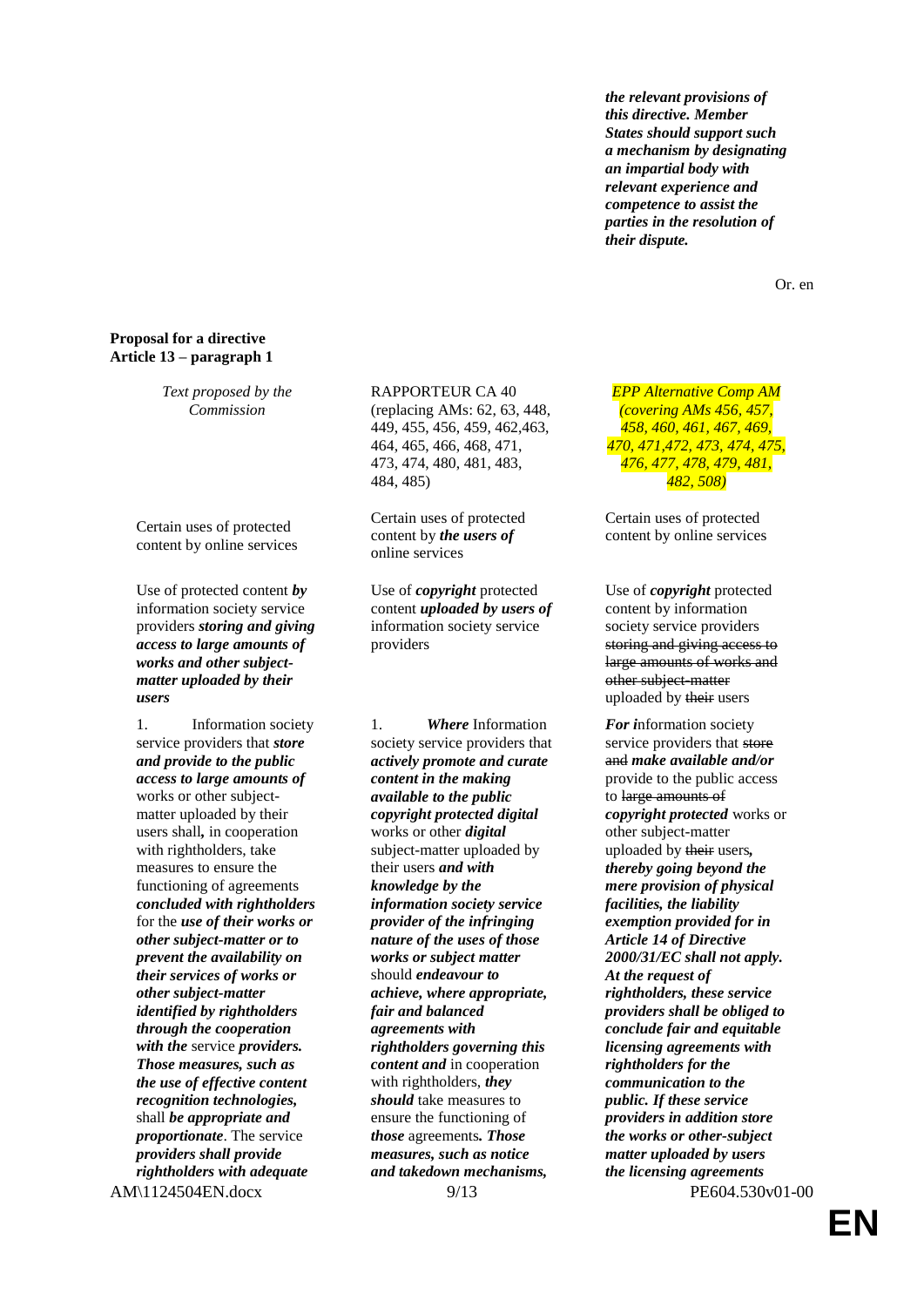*information on the functioning and the deployment of the measures, as well as, when relevant, adequate reporting on the recognition and use of the works and other subject-matter*.

*shall be appropriate and proportionate and may take into account various available technological developments that would be appropriate* for the *nature of services of information society service provider. Those service providers shall cooperate and work together with rightholders to ensure that the functioning and implementation of such agreements are rapid, full and transparent, including towards its users. The implementation of such agreements shall respect the users' fundamental rights and shall in particular not convey an obligation upon the information society* service *provider to monitor the information which they transmit or store, nor a general obligation actively to seek facts or circumstances indicating illegal activity.*

*For the purpose of ensuring the functioning of the abovementioned agreements, rightsholders* shall *provide service providers with accurately identified works or other subject matter over which they enjoy rights, including the exact location of the work in question*.

*comprise also the reproduction rights. Under the terms of the agreements concluded with the rightholders, the information society service providers shall* take measures to ensure the functioning of agreements concluded with rightholders for the use of their works or other subject-matter. *The agreements should cover the liability of users of information society service providers when these users are not acting professionally in respect of acts falling under Articles 2 and 3 of Directive 2001/31/EC which they perform.*

*When information society service providers (i) play an active role but are not required to conclude a licence agreement, or (ii) are eligible for* the *liability exemption provided for in Article 14 of Directive 2000/31/EC, but make available and/or provide to the public access to a significant amount of copyright protected works or other subject-matter, these information society service providers shall take measures to prevent protected* works or other subject-matter identified by rightholders *in* cooperation with the service providers *from being made available.* Those measures, such as the use of effective content recognition technologies, shall be *effective*, appropriate and proportionate *and compliant with the relevant industry standard*. The service providers shall provide rightholders with adequate information on the functioning and the deployment of the measures, as well as, when relevant, adequate *and timely*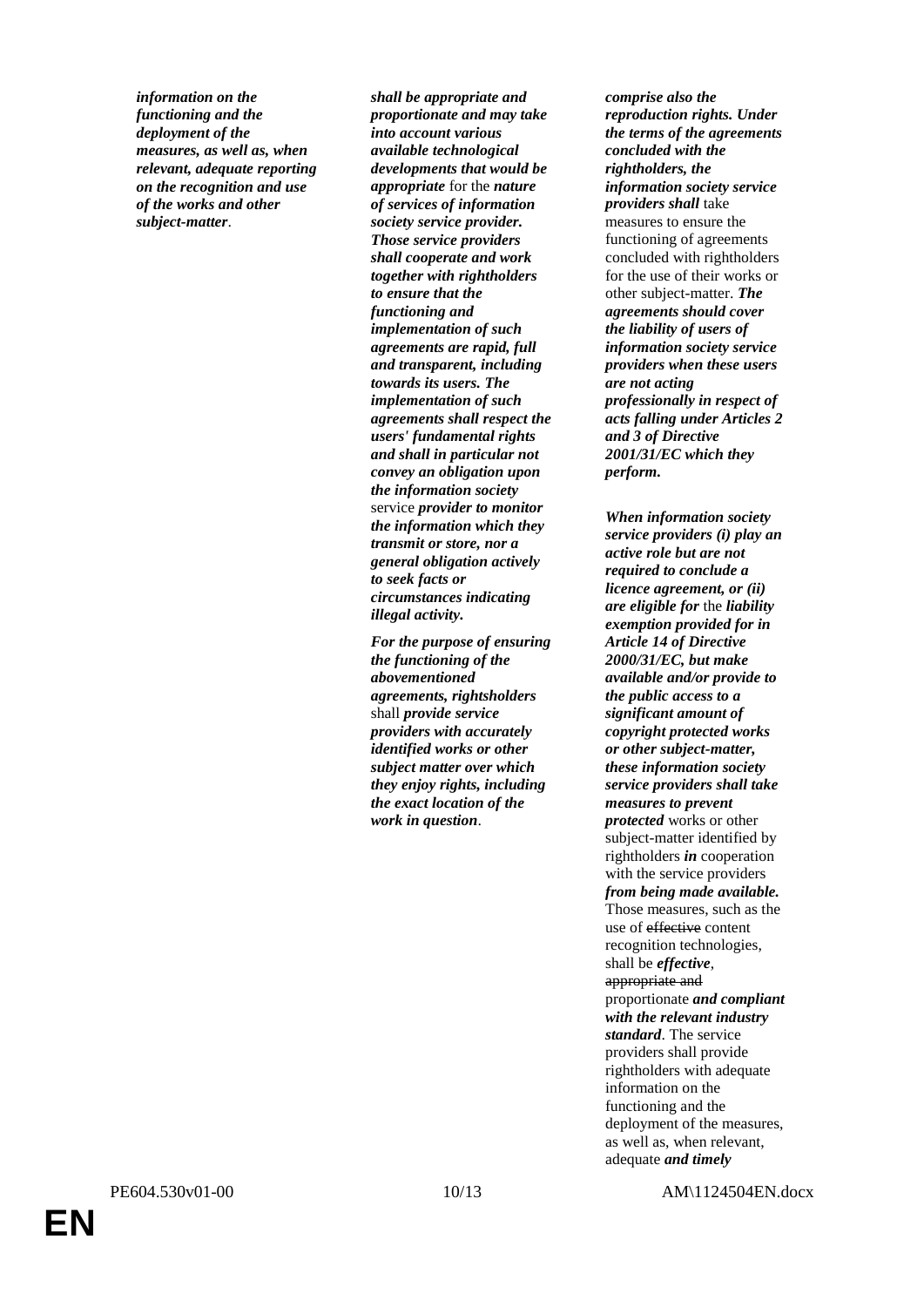*Paragraph 1 shall not apply when* the service *provider does not have actual knowledge of infringing uses of the works or is not aware of facts or circumstances from which the infringement is apparent, or where the provider, upon obtaining such knowledge or awareness, acts expeditiously to remove or to disable access to the information.*

*Micro-enterprises and small enterprises1b less than ten years old shall be exempted from the obligation to take measures to ensure that the agreements concluded with the rightholders are complied with that would be disproportionate to their size*.

*1bin accordance with the Commission recommendation concerning the definition of micro-enterprises and small and medium-sized enterprises*

reporting on the recognition and use of the works and other subject-matter. *Rightholders shall cooperate with information society service providers for the provision of all relevant and necessary details to ensure the functioning of measures taken by the service providers pursuant to this article.*

*Micro-enterprises and small enterprises*1b *in existence for less than five years shall be exempted from the obligation to use content recognition technologies, but not from the obligation take measures to prevent protected works or other subject-matter identified by rightholders from being made available.*

*1bin accordance with the Commission recommendation concerning the definition of micro-enterprises and small and medium-sized enterprises*

Or. en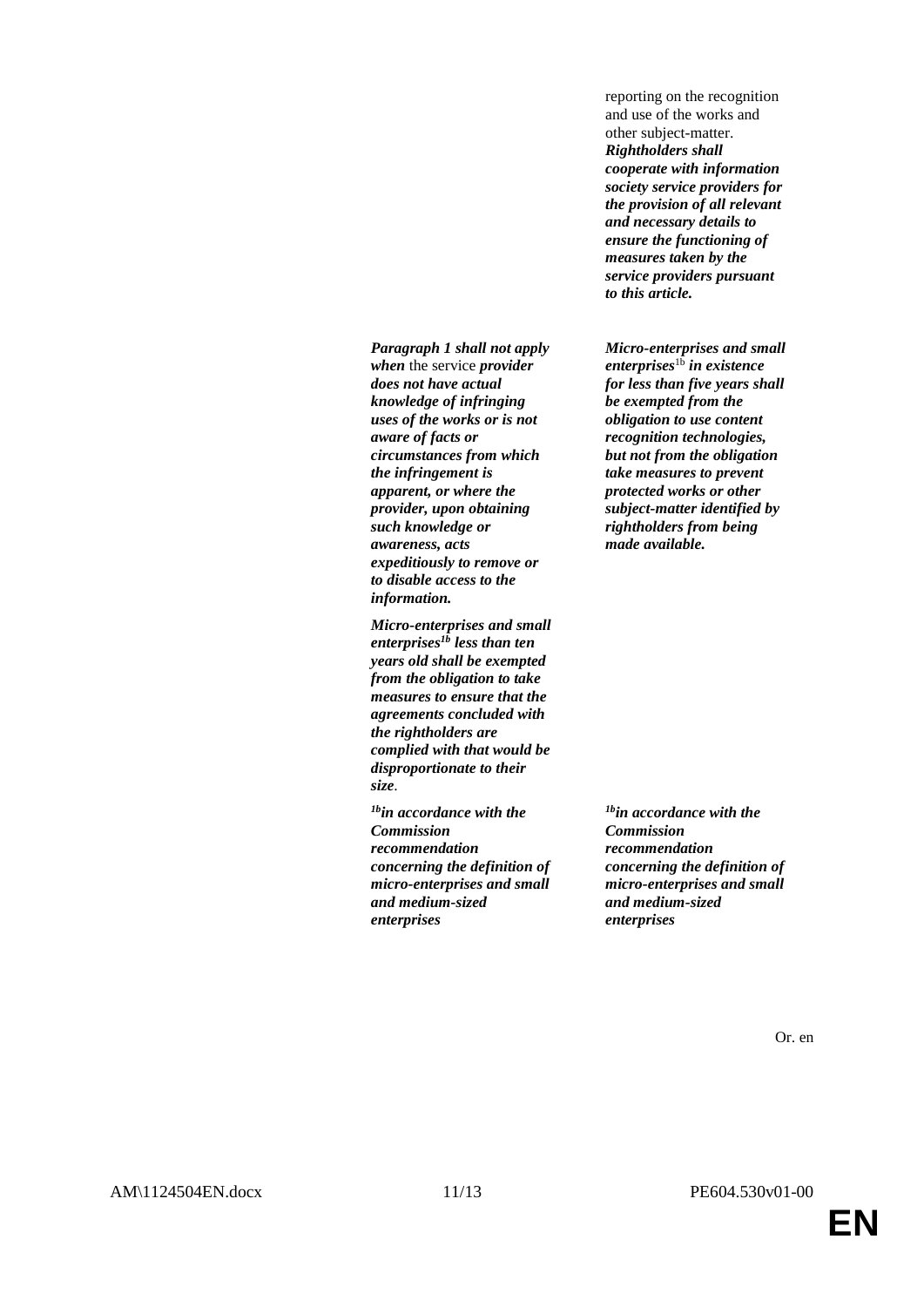*Text proposed by the Commission*

2. Member States shall ensure that the service providers referred to in paragraph 1 put in place *complaints* and redress *mechanisms* that are available to users in case of disputes over the application of the measures referred to in paragraph 1.

*RAPPORTEUR CA 41 (replacing AMs: 64, 488, 490, 491, 493, 495, 497)* 

2. Member States shall ensure that the service providers referred to in paragraph 1 put in place *effective mechanisms, including for complaint* and redress*,* that are available to users in case of disputes over the application *and implementation* of the measures referred to in paragraph 1. *These mechanisms shall in particular ensure that where the removal of the content referred to in paragraph 1 is not justified, the content in question shall be reinstated online within a reasonable time.*

*The agreements referred to in paragraph 1 shall be implemented without prejudice to the use of works made within an exception or limitation to copyright. Member States shall ensure the possibility of judicial redress and provide users access to a court or other relevant authority for the purpose of asserting their right of use under an exception or limitation. To this end Member States shall ensure that users are allowed to communicate rapidly and in an effective manner with the rightsholders who have requested any measures within the scope of agreements referred to paragraph 1 in order to challenge the application of those measures. In order to* 

# *EPP Alternative Comp AM (covering AMs 489, 492)*

2. Member States shall ensure that the service providers referred to in paragraph 1 put in place *provide users with appropriate* complaints and redress mechanisms that are available to users *through which users can seek answers, necessary guidelines or solutions* in case of disputes over the application of the measures referred to in paragraph 1, *especially where the content uploaded by users is unjustifiably prevented by the service provider. Any complaint filed under one of the mechanisms shall be processed by the relevant rightholder within a reasonable period of time. The rightholder shall provide evidence for the rights being claimed.*